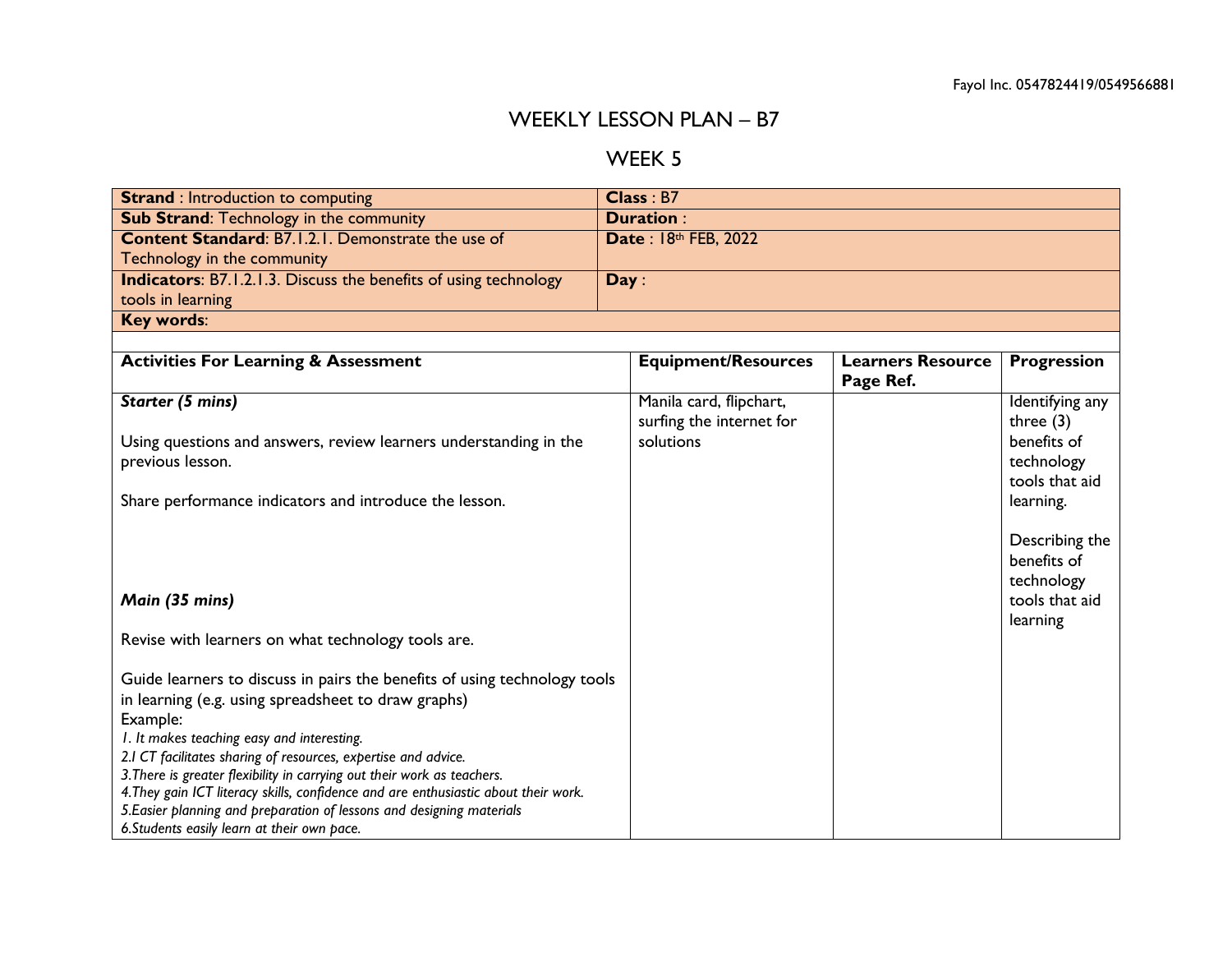| 7. Students who use ICT in school are more motivated to learn.                                                                        |  |  |  |
|---------------------------------------------------------------------------------------------------------------------------------------|--|--|--|
| 8.It encourages the student to be independent and active in his/her learning and be                                                   |  |  |  |
| self-responsible.                                                                                                                     |  |  |  |
| 9. Teaching is more focused and tailored to students' strengths and weaknesses                                                        |  |  |  |
| 10. Gains in understanding and analytical skills, including improvements in reading                                                   |  |  |  |
| comprehension.                                                                                                                        |  |  |  |
|                                                                                                                                       |  |  |  |
| Let learners discuss the negative effects, if any of technology tools in                                                              |  |  |  |
| learning.                                                                                                                             |  |  |  |
|                                                                                                                                       |  |  |  |
| Guide learners to identify the limitations of technology tools in teaching                                                            |  |  |  |
| and learning.                                                                                                                         |  |  |  |
|                                                                                                                                       |  |  |  |
|                                                                                                                                       |  |  |  |
| <b>Reflection (10 mins)</b>                                                                                                           |  |  |  |
| Use peer discussion and effective questioning to find out from learners                                                               |  |  |  |
| what they have learnt during the lesson.                                                                                              |  |  |  |
|                                                                                                                                       |  |  |  |
| Take feedback from learners and summarize the lesson.                                                                                 |  |  |  |
|                                                                                                                                       |  |  |  |
| Ask learners how the lesson will benefit them in their daily lives.<br>Homework/Project Work/Community Engagement Suggestions         |  |  |  |
| What are technology tools                                                                                                             |  |  |  |
|                                                                                                                                       |  |  |  |
| State three benefits of technology tools in learning                                                                                  |  |  |  |
| <b>Cross-Curriculum Links/Cross-Cutting Issues</b>                                                                                    |  |  |  |
| None                                                                                                                                  |  |  |  |
| <b>Potential Misconceptions/Student Learning Difficulties</b>                                                                         |  |  |  |
| Learners may have a problem browsing the internet in areas with weak network reception.                                               |  |  |  |
| Learners experiencing challenges with various websites may need assistance when browsing the internet and using the technology tools. |  |  |  |

Learners may not appreciate that the internet is also a technology tool.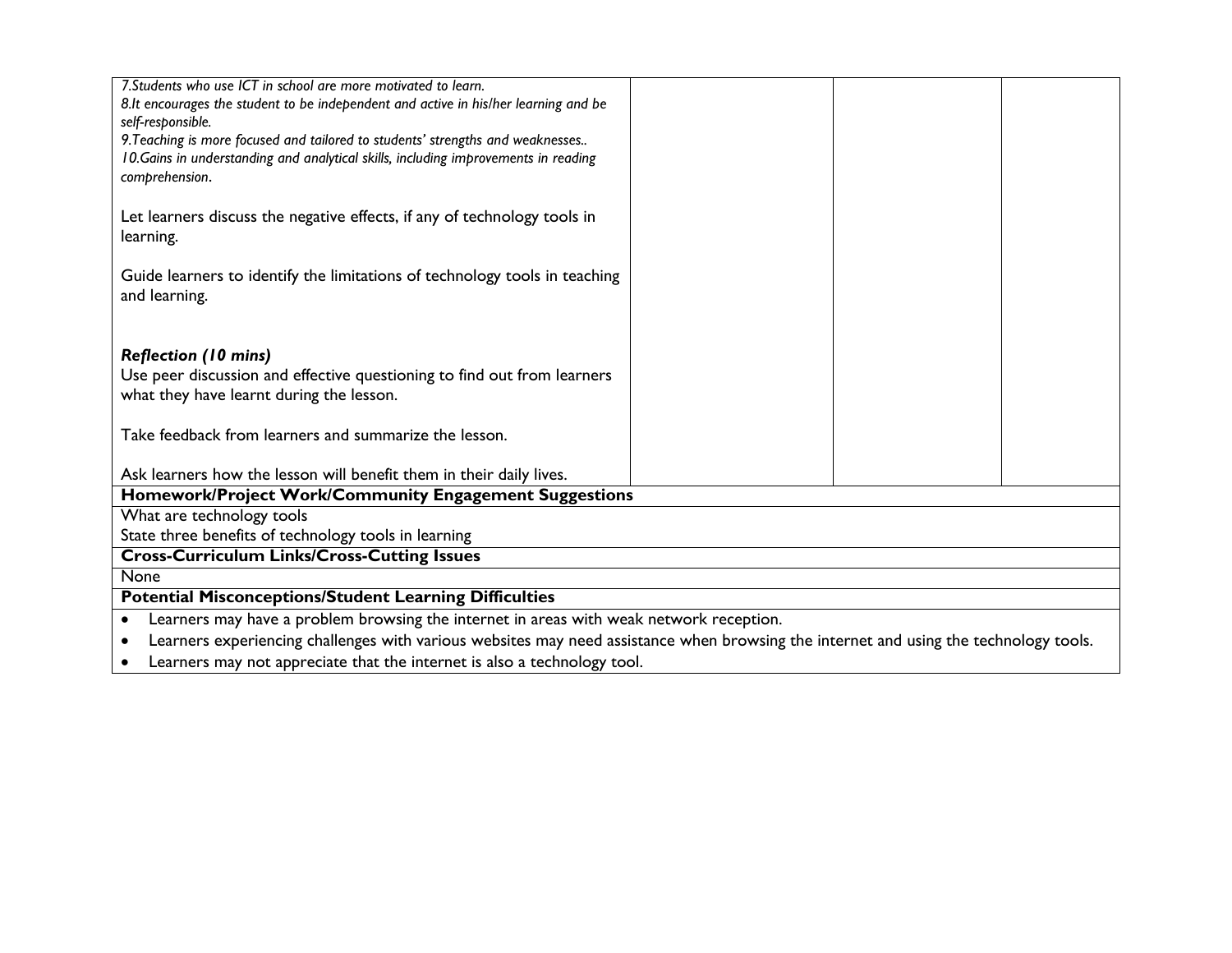| <b>Strand: Introduction to computing</b>                                | Class : B7           |
|-------------------------------------------------------------------------|----------------------|
| <b>Sub Strand: Technology in the community</b>                          | <b>Duration:</b>     |
| <b>Content Standard: B7.1.2.1. Demonstrate the use of</b>               | Date: 18th FEB, 2022 |
| Technology in the community                                             |                      |
| <b>Indicators:</b> B7.1.2.1.4. Examine the negative impact of computers | Day:                 |
| and computer use on the environment                                     |                      |
| <b>Key words:</b>                                                       |                      |

| <b>Activities For Learning &amp; Assessment</b>                                                                                                                          | <b>Equipment/Resources</b>                                       | <b>Learners Resource</b><br>Page Ref. | <b>Progression</b>                                                |
|--------------------------------------------------------------------------------------------------------------------------------------------------------------------------|------------------------------------------------------------------|---------------------------------------|-------------------------------------------------------------------|
| Starter (5 mins)<br>Recap with learners to find out what they already know about green<br>computing.                                                                     | Manila card, flipchart,<br>surfing the internet for<br>solutions |                                       | Identifying any<br>three $(3)$<br>benefits of<br>technology tools |
| Share performance indicators and introduce the lesson.                                                                                                                   |                                                                  |                                       | that aid learning.<br>Describing the<br>benefits of               |
| Main (35 mins)                                                                                                                                                           |                                                                  |                                       | technology tools<br>that aid learning                             |
| Brainstorm learners to explain what green computing is.<br>Green computing is the sustainable approach in the design, manufacture, use,<br>and disposal of IT resources. |                                                                  |                                       |                                                                   |
| Let learners observe people who use and work with computers in<br>the community.                                                                                         |                                                                  |                                       |                                                                   |
| Learners to visit websites or watch videos/pictures of how<br>computers, including other electronic components, are disposed of.                                         |                                                                  |                                       |                                                                   |
|                                                                                                                                                                          |                                                                  |                                       |                                                                   |
| Let learners discuss the impact of computers and computer use on<br>the environment.                                                                                     |                                                                  |                                       |                                                                   |